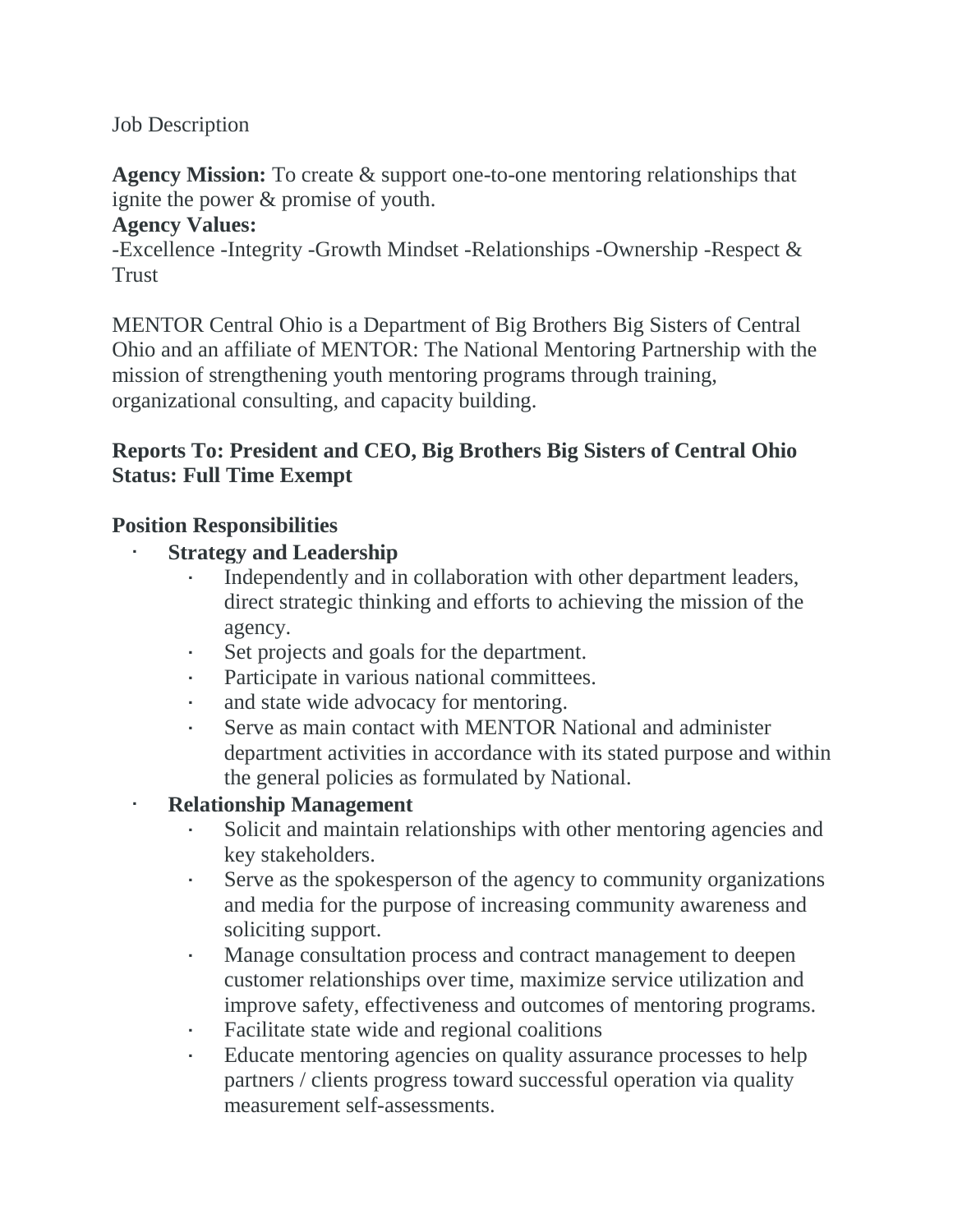- Oversee the planning and implementation of bi-monthly mentoring agency partner meetings
- **Advisory Council Management**
	- Plan and facilitate meetings, participate, engage Council members.
	- Solicit input for implementation of a strategic plan.
	- Provide awareness of the agency's funding needs and work jointly with Advisory Counsel in pursuing sources of funding.
	- Provide local, statewide and national outcomes of department work.

# • **Programmatic and Operational Management**

- Manage department and staff to achieve grant deliverables, goals and outcomes
- Assume responsibility for personnel management including hiring and terminating staff in conjunction with the human resources leadership of Big Brothers Big Sisters of Central Ohio, delegating responsibilities, administering personnel policies, involving staff in the formulation of program policies and procedures, and evaluating staff performance.
- Utilize acceptable personnel management techniques and delegate responsibility; facilitate communications both on a one-to-one and group basis; recognize the needs for individual efforts as well as contribute to benefit from the cooperative efforts of the entire staff; and establish positive staff and professional relationships.
- Conduct oneself in a professional manner in keeping with the image of the agency; enlist the full participation of all individuals and groups including other staff in Big Brothers Big Sisters of Central Ohio.
- Serve as back-up trainer occasionally as needed.
- Ensure that all work activities are in accordance with department goals for quality and agency vision/values and program policies and procedures

# • **Fiscal Management**

- Oversee fiscal management of department budget, expenses and income.
- Oversee fund development strategy and goals as part of broader agency fund development planning and execution.
- Review monthly and quarterly accounting reports.
- Ensure monthly invoices and accounts receivable are processed accurately and timely.
- Assist in identifying Grant and Foundation donation opportunities and work collaboratively with EVP of Grants to initiate applications, secure funds, and meet grant deliverables as established.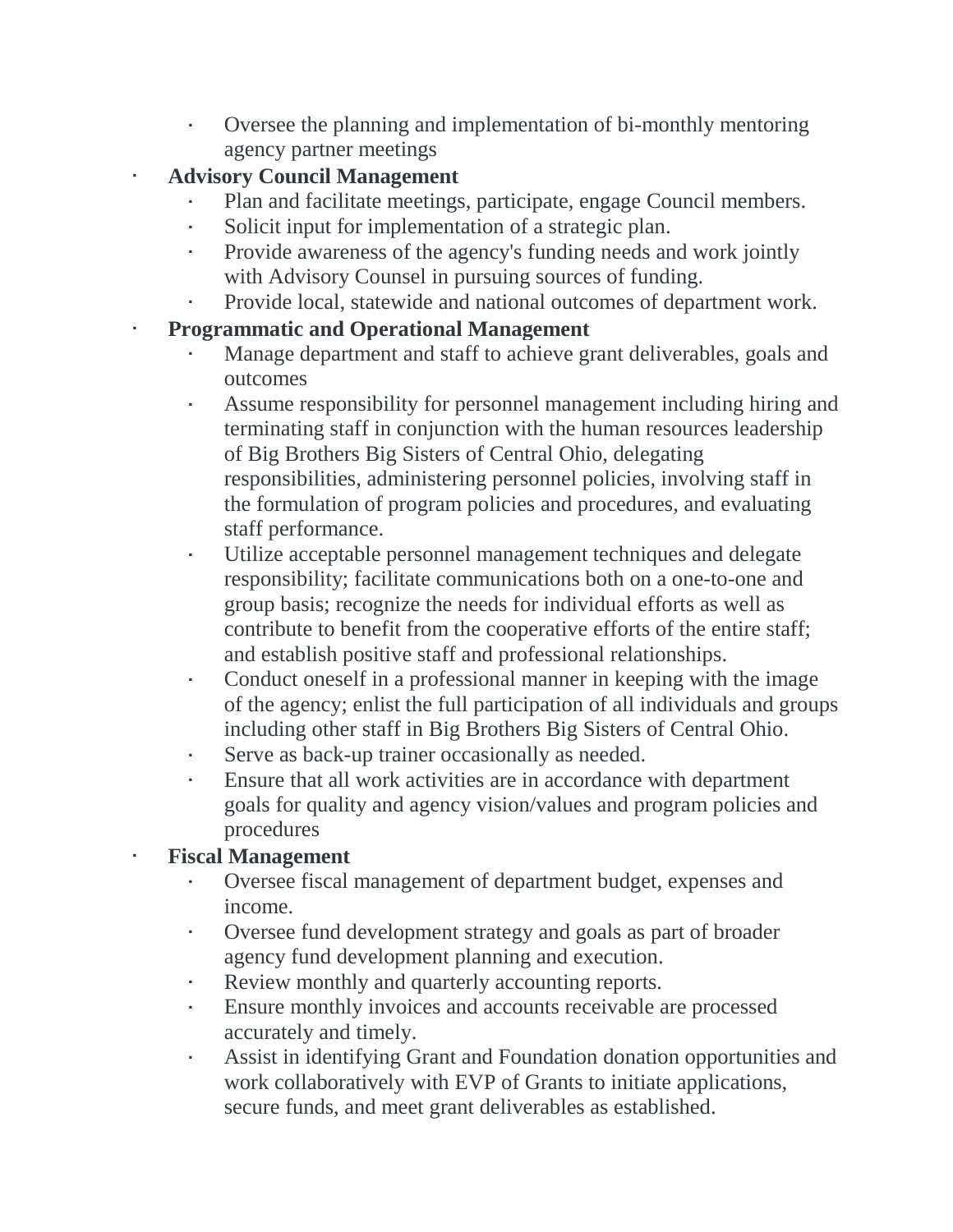- Follow fiscal policies and procedures as defined by Big Brothers Big Sisters of Central Ohio.
- Complete other duties assigned by the President/CEO of Big Brothers Big Sisters of Central Ohio as needed.
- Attend relevant seminars, activities and events to gain skills/knowledge and promote the MCO as desired or required (which could include evenings and weekends)

# **Position Standard**

- *Customer/Client Focus* Is dedicated to meeting the expectations and requirements of fellow staff, volunteers, parents, children and agency partners; deals effectively with diversity; demonstrates high degree of flexibility and adaptability.
- • *Sales/Marketing* – Ensures customers, Advisory Council, Staff and Funders feel they have been listened to, establish credibility quickly; display enthusiasm and commitment; maintain a positive can-do attitude, answers detailed questions about programs and the agency.
- *Priority Setting* Spends his/her time and the time of others on what's important; quickly zeros in on the critical few and puts the trivial many aside; can quickly sense what will help or hinder in accomplishing a goal; eliminates roadblocks; creates focus.
- •*Listening* – Practices attentive and active listening; has the patience to hear people out, can accurately restate the opinions of others even when he/she disagrees.
- • *Interpersonal Savvy* **–** Relates well to all kinds of people; builds appropriate rapport; listens; builds constructive and effective relationships; uses diplomacy and tact; capable of diffusing difficult situations comfortably; doesn't show frustration.
- •*Organization*— Can marshal resources to get things done; orchestrate multiple activities at once to accomplish a goal; uses resources effectively and efficiently, identifies informal and incomplete information in time to do something about it.
- • *Capacity Building-*Exceptional capacity for managing and leading people; a team builder who has experience in scaling up organizations; ability to connect staff both on an individual level and in large groups.
- • *Strategic Vision and Agility* – Ability to think strategically, anticipate future consequences and trends, and incorporate them into the organizational plan.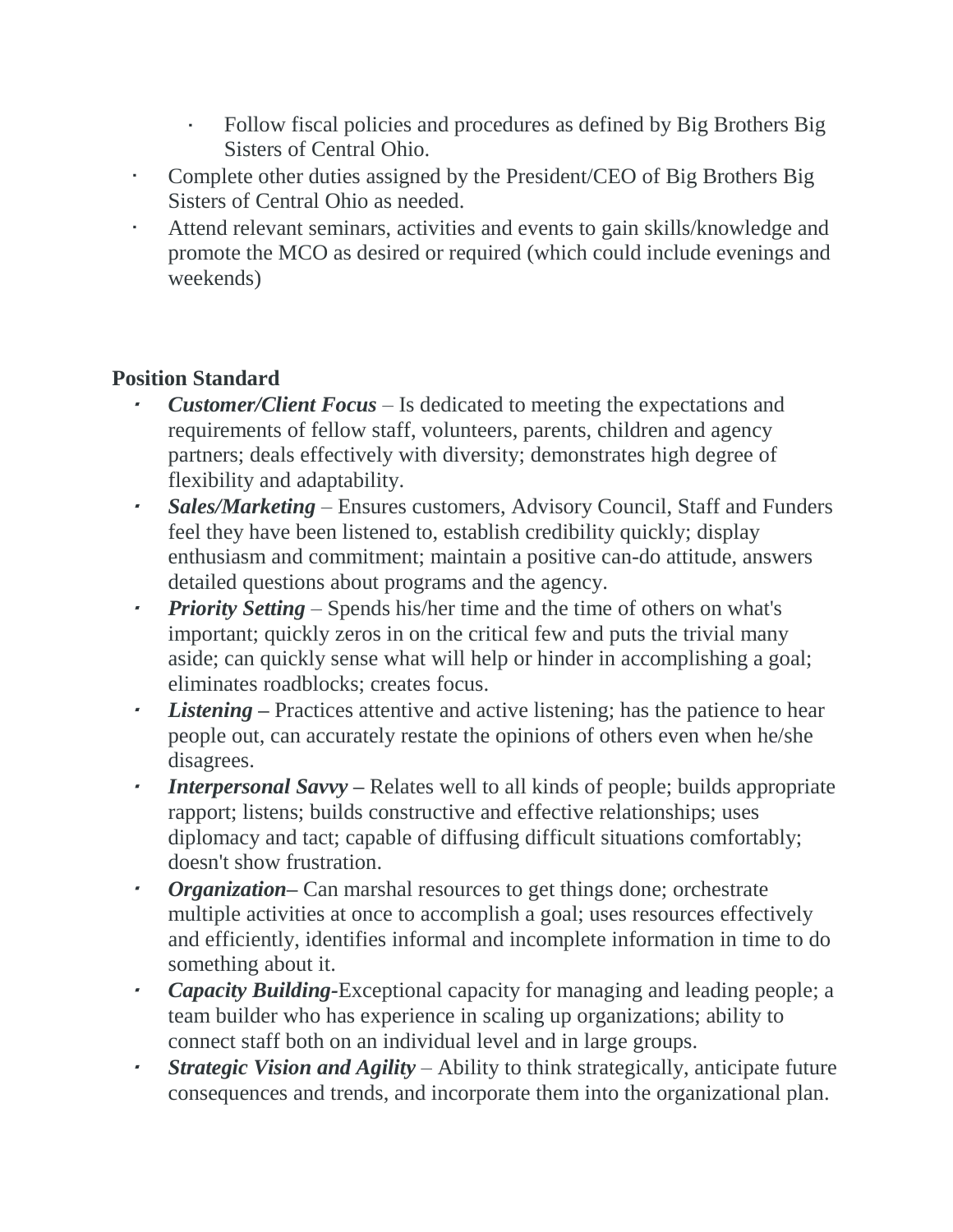- • *Innovation Management* – Has good judgement about which creative ideas and suggestions will work; has a sense about managing the creative process of others; can facilitate effective brainstorming; can project how potential ideas may play out in the marketplace; is good at bringing the creative ideas of others to market.
- •*Presentation Skills* – Is effective in a variety of formal presentation settings: one-on-one, small and large groups, with peers, subordinates, and bosses; is effective both inside and outside the organization, on cool data and hot and controversial topics; commands attention and can manage group process during the presentation; can change tactics midstream when something isn't working.
- • *Process Management* –Good at figuring out the processes necessary to get things done; knows how to organize people and activities; understands how to separate and combine tasks into efficient work flow; knows what to measure and how to measure it; can see opportunities for synergy and integration where others can't; can simplify complex processes; gets more out of fewer resources.

### *Position Requirements*

- Must possess a minimum of a Bachelor's Degree Master's Degree preferred, and three to five years of successful non-profit programming
- Must be available to attend events as needed morning, evening and weekends.
- Proven track record of exceeding goals and a bottom-line orientation.
- Evidence of the ability to consistently make good decisions through a combination of analysis, wisdom, experience, and judgment; Problem solving, project management, and creative resourcefulness.
- Management experience working for a non-profit or for-profit organization. Must be willing to work with diverse populations and in diverse areas.
- Understanding of finance, systems, and HR; broad experience with the full range of business functions and systems, including strategic development and planning, budgeting, business analysis, finance, information systems, human resources, and marketing.
- Intermediate MS Outlook, Word, Excel and Power Point proficiency SalesForce knowledge preferred
- To help achieve the mission of the agency, the Director of the MCO may have to assume additional tasks and responsibilities as assigned by the President and CEO or their designee.